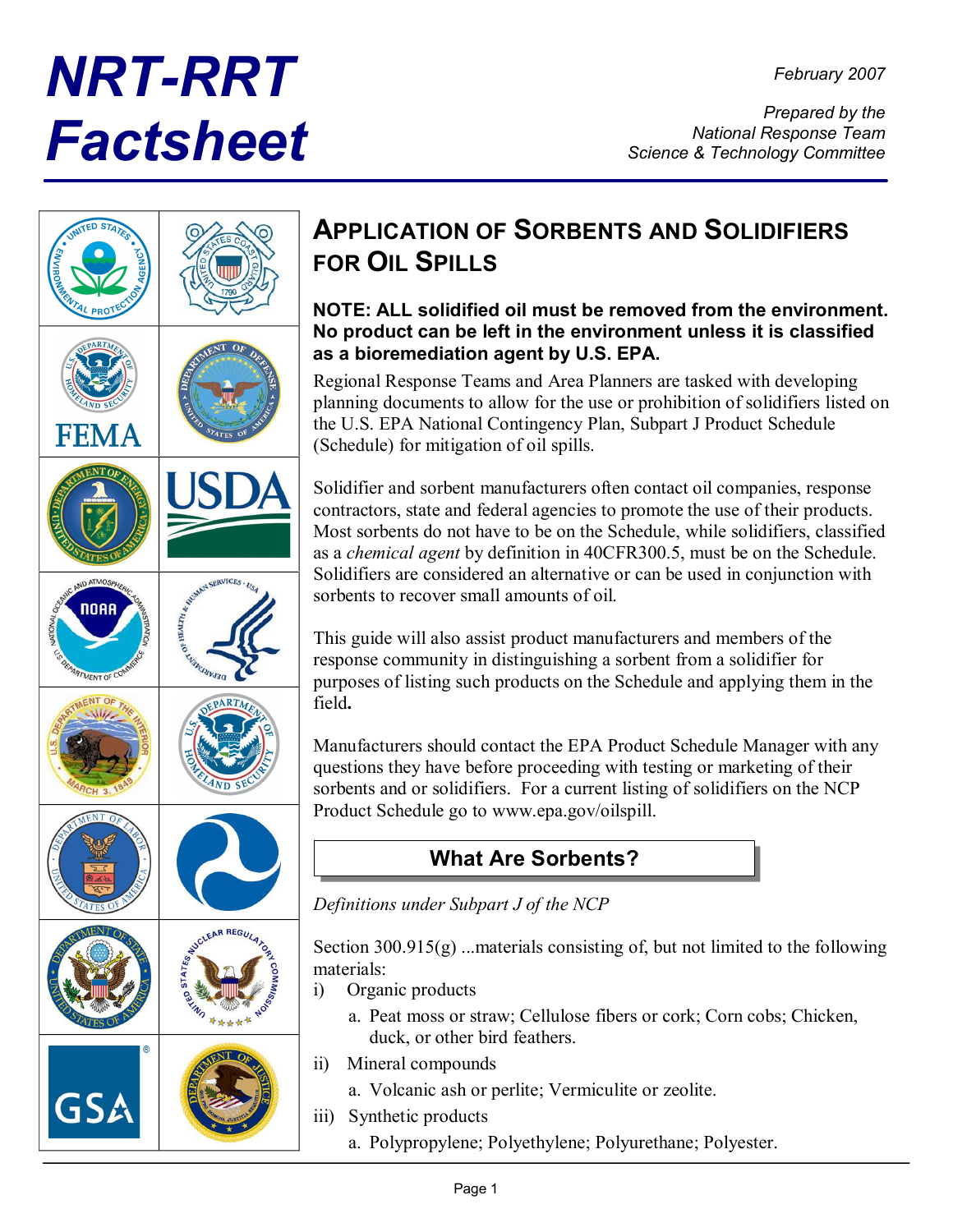Sorbents are essentially inert and insoluble materials that are used to remove oil and hazardous materials from water through adsorption, in which the oil or hazardous substance is attracted to the sorbent surface then adheres to it; absorption, in which the oil or hazardous substance penetrates the pores of the sorbent material; or a combination of the two. Sorbents are generally manufactured in particulate form for spreading over an oil slick or as sheets, rolls, pillows, or booms.

## **ASTM Definitions: ASTM F726-99 Standard Method of Testing**

*Sorbent* – an insoluble material or mixture of materials used to recover liquids through the mechanisms of absorption or adsorption, or both.

*Absorbent* – a material that picks up and retains a liquid distributed throughout its molecular structure causing the solid to swell (50% or more). The absorbent is at least 70% insoluble in excess fluid.

*Adsorbent* **–** an insoluble material that is coated by a liquid on its surface including pores and capillaries without the solid swelling more than 50% in excess fluid.

*Type I adsorbent (roll, film, sheet, pad, blanket, web) –* a material with length and width much greater than thickness and which has both linear form and strength sufficient to be handled either saturated or unsaturated.

*Type II adsorbent (loose) –* an unconsolidated, particulate material without sufficient form and strength to be handled except with scoops and similar equipment.

*Type III adsorbent (enclosed): pillows* – adsorbent material contained by an outer fabric or netting which has permeability to oil, but with openings sufficiently small so as to substantially retain the sorbent material within the fabric or netting. adsorbent booms–adsorbent material contained by an outer fabric or netting which has permeability to or is permeable to oil but with openings sufficiently small so as to substantially retain the sorbent material within the fabric or netting.

### **What are Solidifiers?**

Most solidifiers available in today's market are products composed of dry high molecular weight polymers that have a porous matrix and large oleophilic surface area. Solidifiers form a physical bond with the oil.

Oil's viscosity increases to the point that the oil becomes solidified into a rubber-like solid. End product can range from a firm cohesive mass to a non-cohesive granular material. Solidifiers are available in various forms, including dry powder, granules, semi-solid materials (e.g., pucks, cakes, balls, sponge designs), and contained in booms, pillows, pads, and socks.

#### *Solidifiers Should Meet the Following Criteria*

- $\bullet$  Insoluble in water;
- $\bullet$  Specific gravity of less than 1.0;
- $\bullet$  Composed primarily of polymers (with few other additives);
- Contain less than 5 ppm of heavy metals and chlorinated hydrocarbons;
- $\bullet$  Have a physical reaction with oil whereby, at the prescribed application rate, the oil is sorbed by the product in a manner where the oil is resistant to leaching;
- Do not release solidified liquids under pressure; and
- $\rightarrow$  Product itself is non-toxic to wildlife and other species

#### *What are the Mechanisms of Actions for Solidifiers?*

Solidifiers are polymers that have a physical attraction to oil that is enhanced by van der Waals forces, which are based on the theory that molecules are attracted to those that have similar structures. Non-polar hydrocarbon polymers are attracted to nonpolar petroleum hydrocarbons, thus they prefer to be oil-wet rather than water-wet. They consist of long chains of hydrocarbons that have a loose molecular structure and a very porous matrix. They are soluble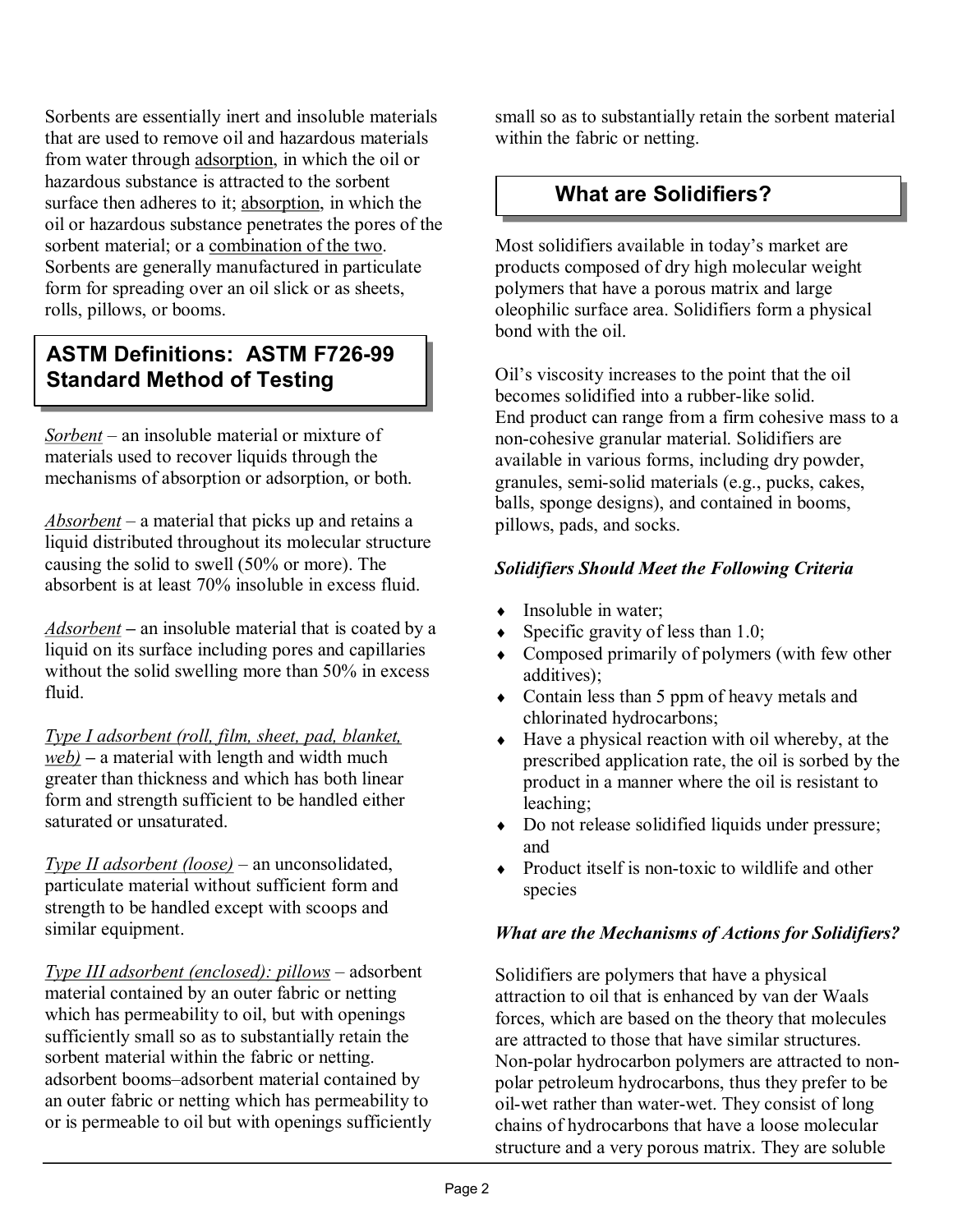in excess liquid (solvent) but with continued application will increase the viscosity of the oil to the point that it forms a solid mass. One analogy is how Styrofoam behaves when mixed into gasoline. Initially the Styrofoam pieces will dissolve in the excess gasoline (a solvent); however, continued addition of Styrofoam pieces will thicken the gasoline, increase it's viscosity, and eventually form a solid mass.

The reaction time is primarily controlled by the grain size (and thus surface area) of the product. Fine-grained powders solidify faster than granules because of the higher surface area of the product and the higher diffusion rate of the oil. Light, low viscosity oils are solidified more readily compared to heavy, high viscosity oils. Heavy, viscous oils result in a lower effectiveness and longer solidification time.

Oil bonds strongly with solidifiers but the exact solidification mechanisms have not been studied in depth. Experiments by Ghalambor (1996) showed that solidifiers tend to absorb energy (endothermic reaction) in their reactions with crude oil. This initial decrease in temperature is due to the partial dissolution of the polymer in the oil, and it indicates the lack of a chemical reaction between the oil and polymer.

It appears that most large molecules are firmly held, implying an aggressive interaction with the polymers. However, light compounds, such as in gasoline, are able to vaporize, albeit more slowly, from the solidified mass, indicating that there is only a physical bonding and not a chemical reaction.

#### *What are the Environmental Concerns Associated with Solidifiers?*

Whether the product and/or treated oil may sink, either initially or over time. Solidifier products currently listed (May 2006) on the Product Schedule have a specific gravity less than 1.00 and should float in both fresh and salt water. The treated oil should float as well. Pre-authorized products should be tested to document that they do not sink or cause treated oil to sink initially or after 24 hours of floating on the water surface. These tests could be

conducted with oil types to be included in the pre authorization.

Fate and bioavailability of unreacted product in the environment. Under certain conditions, the product could be released to the environment (e.g., windblown powder, failure of containment booms and pillows). Polymers degrade very slowly, thus residues may be highly persistent. There are concerns that the product could be ingested by wildlife feeding on the water surface or in fauna living in sediments. Currently, there are no standard oil-spill treating agent toxicity tests for an ingestion pathway for birds or mammals. Pre-authorization stipulations should require recovery of all materials, both untreated product and treated oil.

Fate and behavior of treated, unrecovered oil. There is concern about exposure to solidified or partially solidified oil that remains in the environment after recovery efforts are terminated. Treated oil is expected to weather more slowly, compared to untreated oil, thus it may be more persistent. If the oil is solidified into a cohesive mass, it will be less bioavailable; if it is sticky, it could adhere to soils, vegetation, and animal body parts (including skin, fur or feathers) that come into contact with the solidified mass.

#### **Pre-authorization stipulations should require application only under situations where containment and recovery would be most effective.**

Acute aquatic toxicity is not a major concern. Solidifiers, by definition, are solids that are insoluble in water. Thus,  $LC_{50}$  values are generally high, based on nominal exposures where most of the product remains as a solid on the water's surface; however the NCP requires toxicity testing. Solidifiers that are left in the water may have impacts that need to be evaluated.

The chart on the following pages shows the benefits and shortcomings of, and comparisons between sorbents and solidifiers.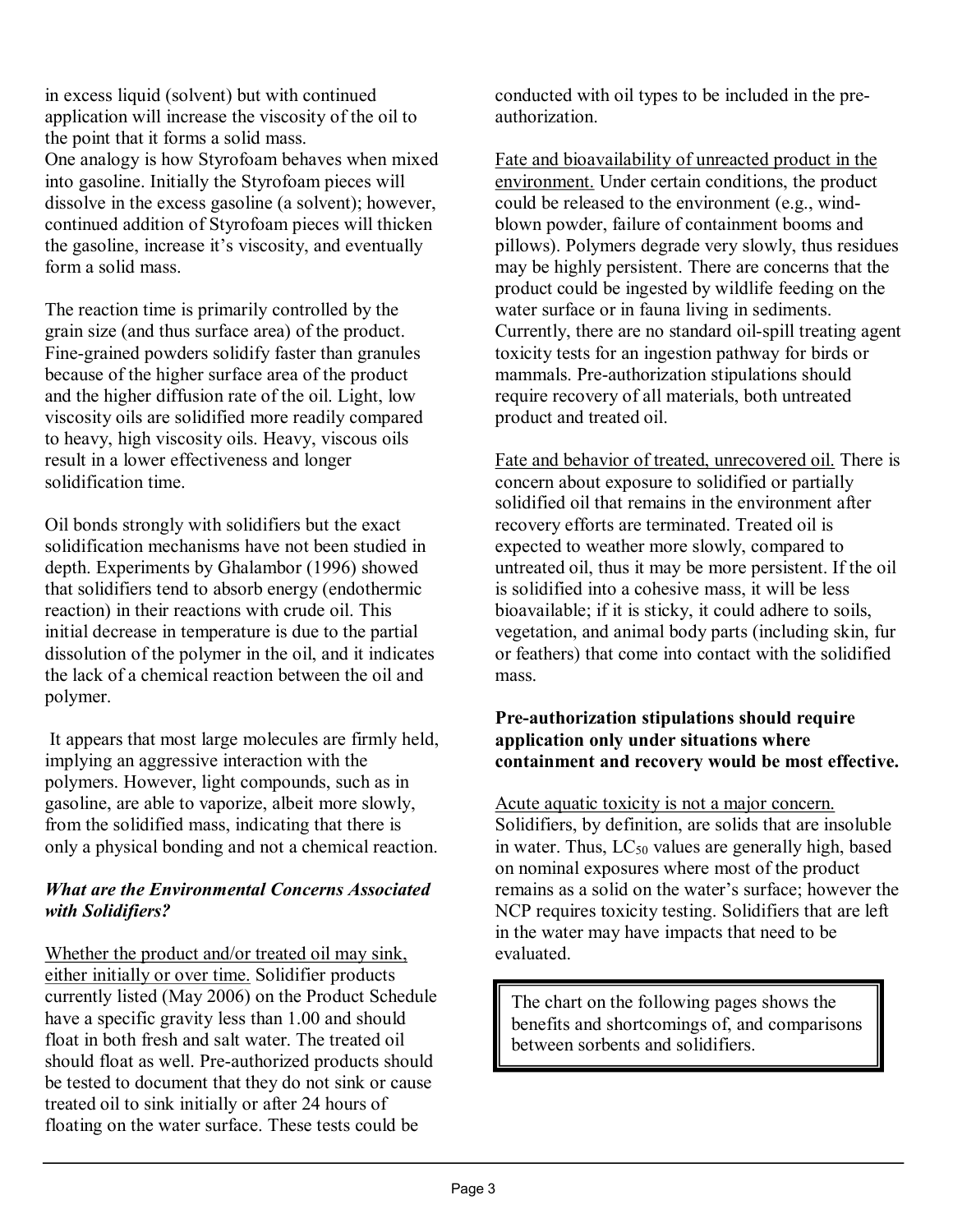## **What are the Benefits/Shortcomings/Comparisons of Using Solidifiers versus Sorbents?**

| <b>Issue</b>                                     | <b>Benefits</b>                                                                                                       | Shortcoming                                                                                                                                                                                           | <b>Comparison with</b><br><b>Sorbents</b>                                                                                                                                |
|--------------------------------------------------|-----------------------------------------------------------------------------------------------------------------------|-------------------------------------------------------------------------------------------------------------------------------------------------------------------------------------------------------|--------------------------------------------------------------------------------------------------------------------------------------------------------------------------|
| <b>Effectiveness with Light</b><br>Oils          | Work best with light oils.                                                                                            | None                                                                                                                                                                                                  | Effective in recovering<br>light oils spread into thin<br>slicks and are difficult to<br>recover with sorbents.                                                          |
| <b>Effectiveness on Sheens</b>                   | Can remove even light<br>sheens.                                                                                      | Tend to over-apply on<br>sheens.                                                                                                                                                                      | Effective in recovering<br>sheens that are very<br>difficult to pick up with<br>sorbents.                                                                                |
| Effectiveness with Heavy,<br><b>Viscous Oils</b> | Little                                                                                                                | Longer solidification time<br>with emulsified, viscous<br>oils due to poor mixing.                                                                                                                    | Not very effective.<br>Sorbent effectiveness is<br>dependant on type; oil<br>snare is very effective<br>with viscous oil.                                                |
| Low Temperature                                  | Could be applied in ice<br>conditions.                                                                                | Longer solidification time<br>or reduced effectiveness<br>at low temperatures due<br>to increased oil viscosity.                                                                                      | Temperature has little<br>effect on most sorbents.                                                                                                                       |
| <b>Flash Point</b>                               | Treated oil is less<br>flammable.                                                                                     | None                                                                                                                                                                                                  | Both solidifiers and<br>sorbents may lower<br>flammability.                                                                                                              |
| <b>Worker Training</b>                           | Increases effectiveness                                                                                               | Need training in proper<br>use of new products.                                                                                                                                                       | Sorbents are a very<br>familiar product, but there<br>is often overuse.                                                                                                  |
| <b>Access Limitations</b>                        | <b>NA</b>                                                                                                             | <b>NA</b>                                                                                                                                                                                             | Same requirements for<br>access to deploy/retrieve.                                                                                                                      |
| Application<br><b>Considerations</b>             | Likely to be used by<br>trained individuals in<br>specific response<br>conditions.                                    | General broadcasting of<br>loose material could be a<br>problem in open areas<br>and in high wind<br>conditions that would<br>inhibit effective<br>containment and<br>recovery.                       | In contained form<br>(booms, pillows and<br>socks), would be the<br>same as for sorbents. In<br>loose form, both have<br>problematic containment<br>and recovery issues. |
| <b>Recovery Methods</b>                          | Manual recovery of both<br>contained and loose<br>product from effective<br>containment should be<br>straightforward. | Effective containment of<br>loose product is an issue-<br>especially in conditions of<br>currents, tides, and wind.<br>Recovery of all material is<br>highly desirable due to<br>product persistence. | In contained forms,<br>recovery of solidifiers<br>should be the same as<br>sorbents.                                                                                     |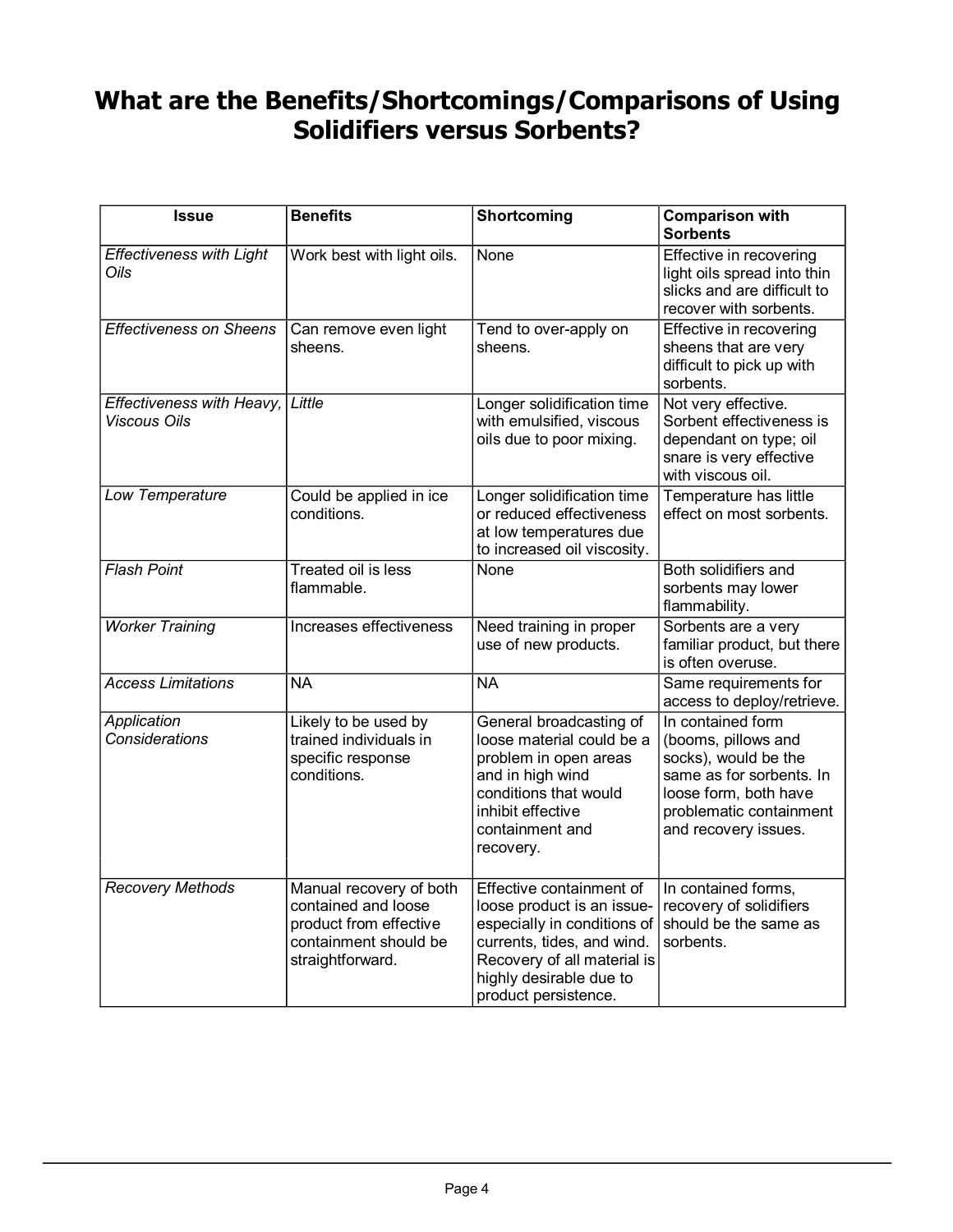| Monitoring<br><b>Considerations</b>                                                                  | Can monitor visually for<br>effectiveness during both<br>tests and application.                                                          | When used in loose form,<br>constant visual<br>monitoring should<br>ensure: 1) proper and<br>complete containment<br>and recovery; 2) no<br>adverse wildlife or fish<br>impacts. Use should be<br>modified or stopped if<br>either condition is not<br>met. | Basically similar to<br>sorbents, but less<br>passive, especially when<br>using loose material. All<br>material should be<br>recovered as soon as it is<br>no longer effective at<br>removing oil. |
|------------------------------------------------------------------------------------------------------|------------------------------------------------------------------------------------------------------------------------------------------|-------------------------------------------------------------------------------------------------------------------------------------------------------------------------------------------------------------------------------------------------------------|----------------------------------------------------------------------------------------------------------------------------------------------------------------------------------------------------|
| <b>Pickup Time for Treated</b><br>Oil                                                                | <b>NA</b>                                                                                                                                | Can be slow with loose<br>product.                                                                                                                                                                                                                          | About the same when<br>products are contained<br>as booms, socks, etc.                                                                                                                             |
| <b>Application on Solid</b><br><b>Surfaces</b>                                                       | Effective on solid<br>surfaces (land); treated<br>oil is a dry solid that can<br>be swept up. Also can<br>form a containment<br>barrier. | None                                                                                                                                                                                                                                                        | Likely more effective than<br>sorbents.                                                                                                                                                            |
| <b>Waste Volume</b>                                                                                  | Will increase volume<br>proportional to application<br>rate.                                                                             | None                                                                                                                                                                                                                                                        | Sorbents create large<br>waste volumes.                                                                                                                                                            |
| <b>Waste Weight</b>                                                                                  | <b>NA</b>                                                                                                                                | Generates waste weight<br>equal to the weight of<br>added solidifier.                                                                                                                                                                                       | When properly applied,<br>sorbents themselves add<br>little to the waste weight,<br>but can pick up water.                                                                                         |
| Waste Disposal - Landfill                                                                            | More likely to pass leach<br>test for landfill.                                                                                          | None                                                                                                                                                                                                                                                        | Sorbents less likely to<br>pass leach test for<br>landfill.                                                                                                                                        |
| <b>Waste Disposal -</b><br><b>Incineration</b>                                                       | High BTU value; Need<br>preplanning to assess<br>waste to energy options<br>and management as<br>separate waste stream.                  | None                                                                                                                                                                                                                                                        | Sorbents can also be<br>incinerated but may have<br>lower BTU compared to<br>solidifiers, depending on<br>the product.                                                                             |
| <b>Waste Disposal Industrial</b><br>intermediate for recycling<br>of encapsulated product<br>and oil | Can be recycled via<br>introduction into other<br>industrial processes,<br>including: asphalt<br>modification; rubber<br>additive, etc.  | Must meet TCLP and<br>EPA/state testing<br>procedures.                                                                                                                                                                                                      | Not applicable for most<br>traditional sorbents.                                                                                                                                                   |

#### *What are Application and Monitoring Issues with Use of Solidifiers?*

Application Rate: Recommended rates are from 10-50 percent by weight of the liquid to be recovered. In practice, even higher application rates are used because of the difficulty of estimating oil spill volume, use on thin sheens, worker unfamiliarity with the product (particularly if solidification is not immediate), and general attitude that more is better. Higher application rates can lead to increased

wastes and product costs; similar to what occurs when sorbents are overused.

Application Method: Application of loose product by hand or blowers under even light wind conditions can result in product being blown out of the treatment area. This issue is particularly true for fine powders. Thus, product in some sort of containment is preferred.

Mixing Energy: Most solidifiers require some degree of physical mixing with floating oil, which